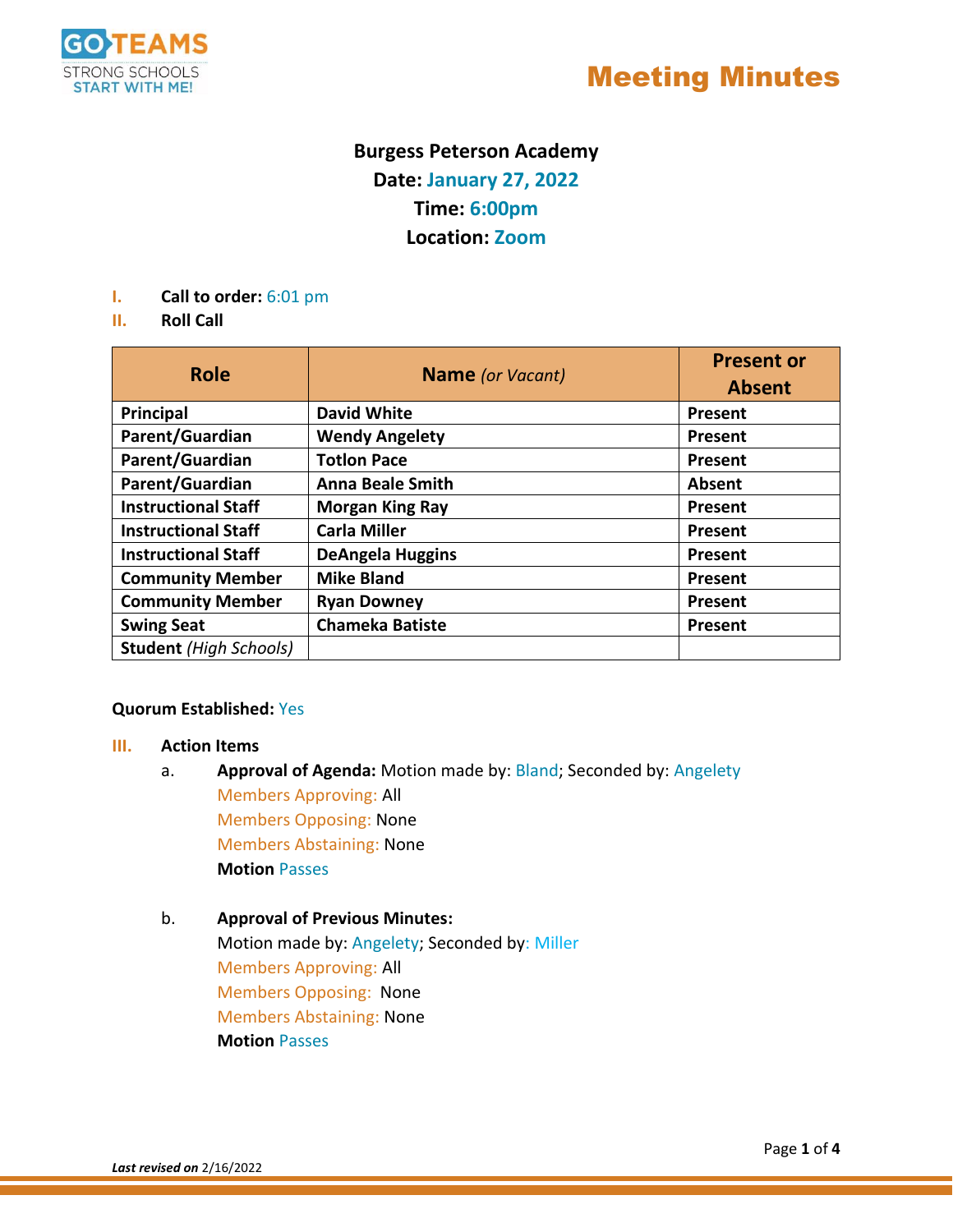



- c. **Action Item 1:** Motion: Rank Strategic Priorities
	- 1. Rank current strategic priorities
		- White explained that current budget may not sustain an equal focus on all strategic priorities. He would like the team to rank them in order of importance.
		- White reviewed all of the current priorities. The team discussed priorities in terms of cost and greatest impact on student achievement. He also discussed funding sources such as general funding, Signature Programming and CARES act that could potentially cover some of the priorities.
		- The team was in agreement with the current order of priorities as listed in the Strategic Plan.

Motion made by: Pace; Seconded by: Huggins Members Approving: All Members Opposing: None Members Abstaining: None **Motion** Passes

#### **IV. Discussion Items**

a. **Discussion Item 1**: Budget Allocation and Development Presentation

White gave an overview of the proposed budget. He stated that the budget is still in the beginning planning stages and nothing is set yet.

- White compared current year student enrollment with next year's projection. We are projected to lose 7 students.
- We will have a slight increase in our title one allocation with a 2% reserve. Total allocation will be about 5.75 million dollars, which is \$500,000 more than last year. The amount includes a district requirement for a full time School Counselor, Librarian, and part-time School Psychologist. The cost of the average certified teacher will increase. That is also included in the additional \$500,000.
- White explained the Student Success Formula (SSF) and how funds are calculated based on the enrollment. He gave an overview of classes for next year; 5- Kindergarten, 5- First, 4- Second, 5- Third, 3- Fourth, and 3- Fifth. There will be a decrease on the number of classes in Second, Fourth, and Fifth. Kindergarten and Third will increase. The number of first grade classes will remain the same.
- The special education program at BPA is pretty robust. This includes students with IEP's and the Low Incidence classes, Occupational Therapist, and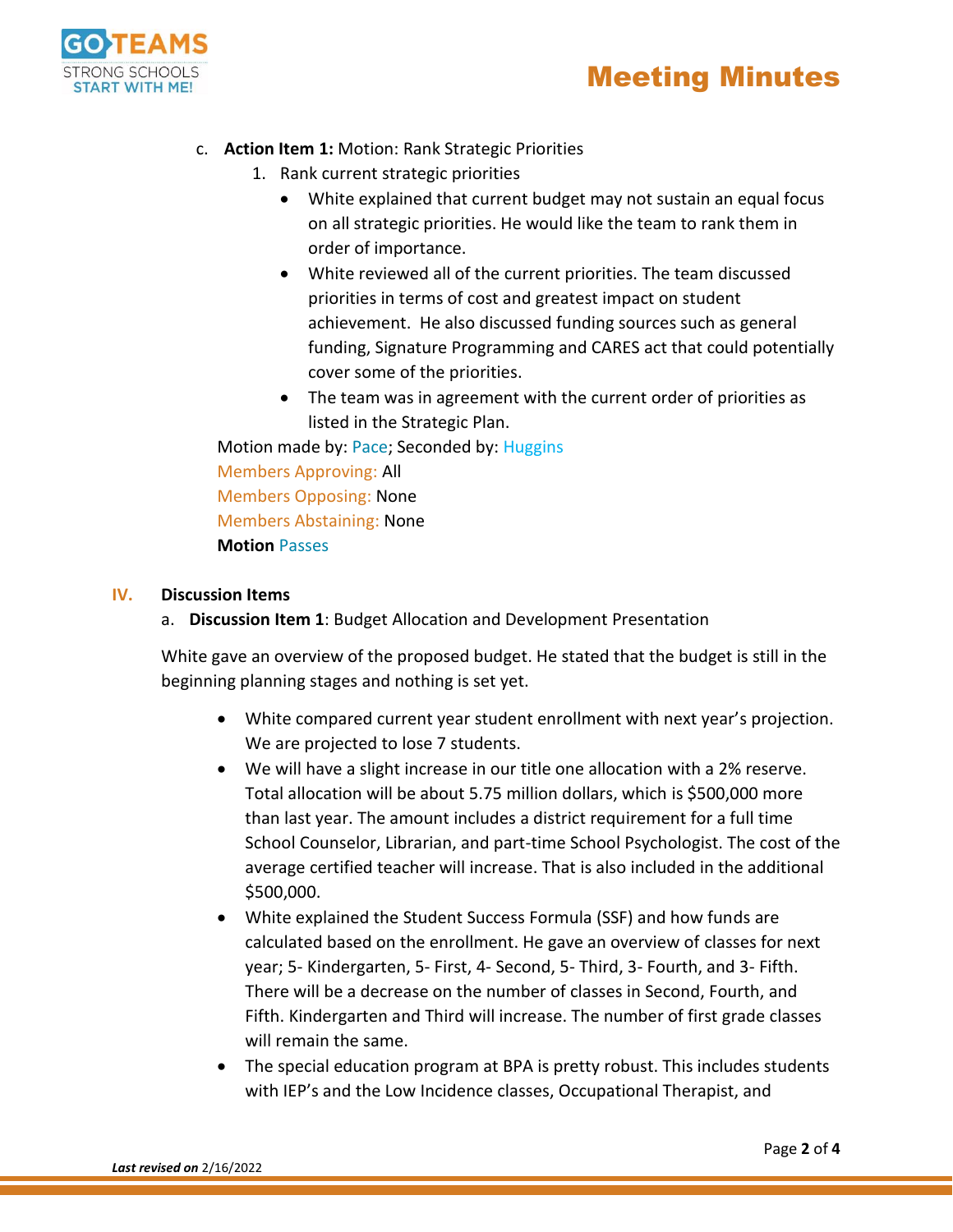



Adaptive PE teacher that supports our special education department. The department is funded differently. The funds for our special education department are included in our baseline allocation of \$5,700,000.

- Final staffing decisions (people and positions) will be made once the Employee Intent Survey information is received on January 31<sup>st</sup>.
- BPA will receive additional CARES ACT funding. The funds will be used to mitigate that learning loss students experienced.
- White also gave an overview on how much funding is received at each grade level. The funding at K-2 helps to keep class sizes small.
- We also receive funds for students that live at or below the poverty line. It is different from Title One, but it is connected to the idea that children living at or below the poverty line need additional resources to help try to meet their academic needs.
- Schools in Georgia also have the opportunity to participate in an Early Intervention program. The program serves students who have gaps in their learning. One way we meet those needs by providing support in small groups outside of their classroom.
- There is an additional item for Special Education, but these funds cover incidentals associated with having a large number of students in Special Education.
- We get \$90,000 to help run our gifted program which should be enough to fund the full time gifted teacher that the district recommends for next year.
- Our Signature Programming, which is IB, includes dollars to fund an IB Coordinator, resources, and training.
- Other items include: funds for family engagement, stipends for grade level chairs, and field trips.

The final budget should be ready to review and approve at our next Go Team Meeting.

The team decided on February 16, 2022 at 6pm as the next meeting date.

#### **V. Information Items**

#### a. **Principal's Report**

COVID Testing- our number of positive cases are continuing to decline. The swap that is being used is thinner, so it causes a little more discomfort.

#### **VI. Announcements**

 Next meeting date: February 16, 2022 at 6pm. The meeting will be held on Huggins' Zoom.